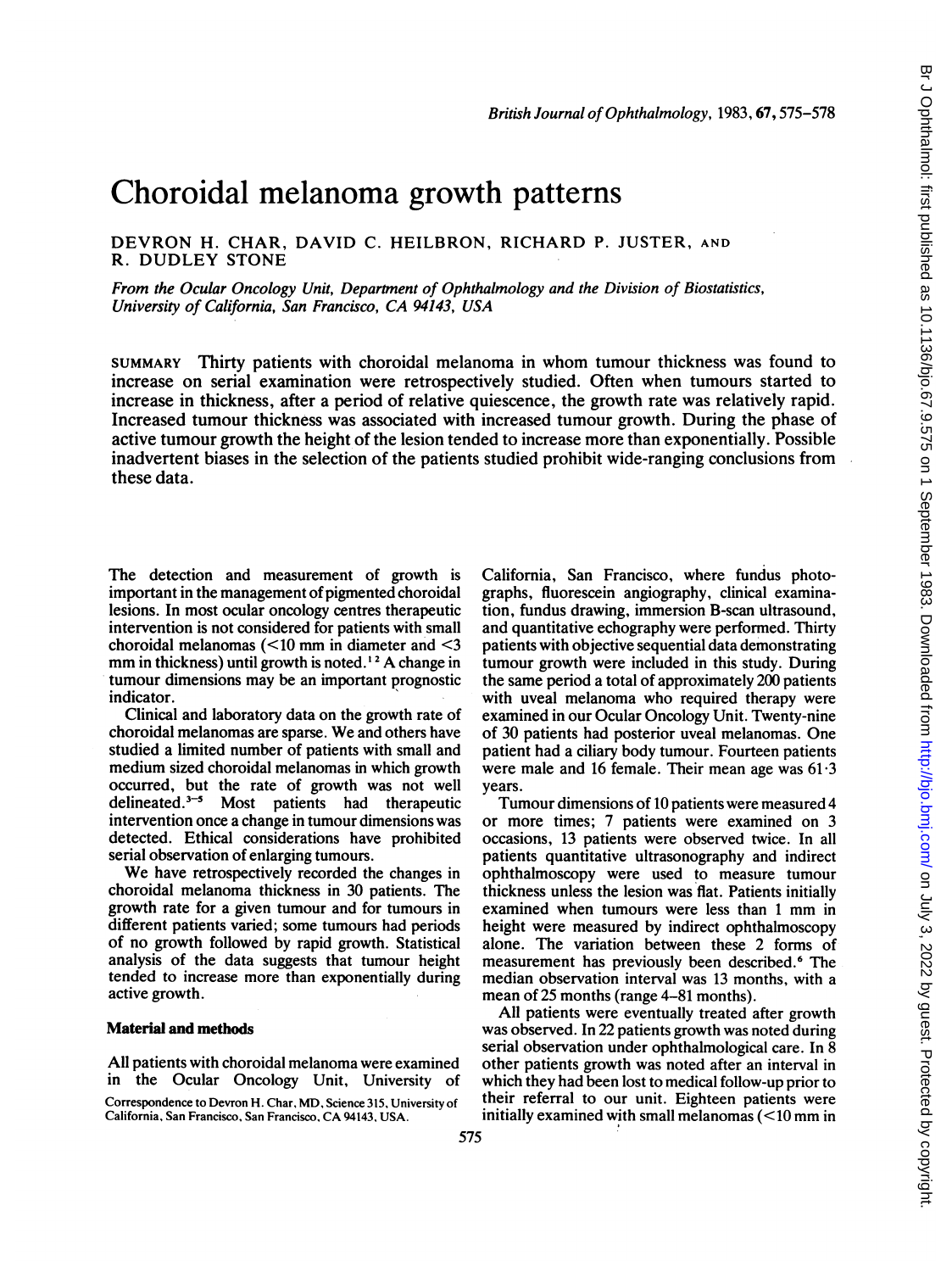diameter and <3 mm in thickness); <sup>12</sup> patients were initially examined with medium-sized tumours (10-15 mm in diameter and  $3.5$  mm in thickness).

Fourteen eyes were enucleated. The others have been successfully treated by other methods (photocoagulation or charged particle irradiation). Five patients had histologically confirmed spindle cell tumours, and 9 had either mixed or epithelioid lesions. There was close agreement between ultrasound and histological measurements of tumour thickness.<sup>6</sup>

All computations of growth were based on measurements of tumour thickness (height). We used this measure because it was more easily quantifiable than changes in diameter. Growth curves, based on tumour height, were plotted for all patients (Fig. 1). In a subgroup of 10 patients with posterior uveal melanomas some successive pairs of tumour height measurements were selected for further analysis on the basis of the following criteria: the interval between tumour height measurements was required to be less than 48 months, the tumour was elevated on the earlier examination, and the height increased between examinations. Periods in which there was no change in tumour height were deleted for statistical analysis, owing to our clinical impression that tumours are sometimes dormant for variable periods of time and then undergo a marked increase in activity and growth. Thus, rate of enlargement was assessed during periods of active growth. This selection produced 18 pairs of observations on 10 subjects. On each pair of observations the average height and straight-line slope of height were computed.7 These may be viewed as estimates of the

true height and growth rate at the midpoint of the given time interval.

### Results

Fig. <sup>I</sup> plots tumour height versus time. The growth curves were not homogeneous. In 8 of <sup>30</sup> patients intervals of no growth were documented. There did not appear to be a difference in the growth rate between patients with histologically proved spindle cell tumours (5) and those with mixed or epithelioid lesions (9).

We used regression analysis to examine various possible forms for the relationship between slope and average height, using the 18 pairs of average height and slope values which were derived as described above.<sup>7</sup> The most satisfactory model appeared to be one which expressed the logarithm of the slope as linearly related to the logarithm of average height. The fitted equation for this model was  $log_e$  (slope)=  $-4.69+2.16$  log<sub>e</sub> (average height), and this is plotted in Fig. 2. This equation predicts the slope as 0-000919 (average height  $2.16$ ), which suggests that height tended to increase more than exponentially in this data. The coefficient value of  $2.16$  is significantly different from 1, with a computed 2-tailed p value  $< 0.01$ .

## **Discussion**

We have studied the patterns of enlargement of tumour thickness in 30 patients with choroidal melanoma in whom growth was noted on serial examinations. Only a small minority of patients with

Fig. <sup>I</sup> Choroidal melanoma growth patterns. The time scale is contracted after 22 months and this artefactually alters the shape of those curves over 22 months. Single and double lines are used only to differentiate different patients.

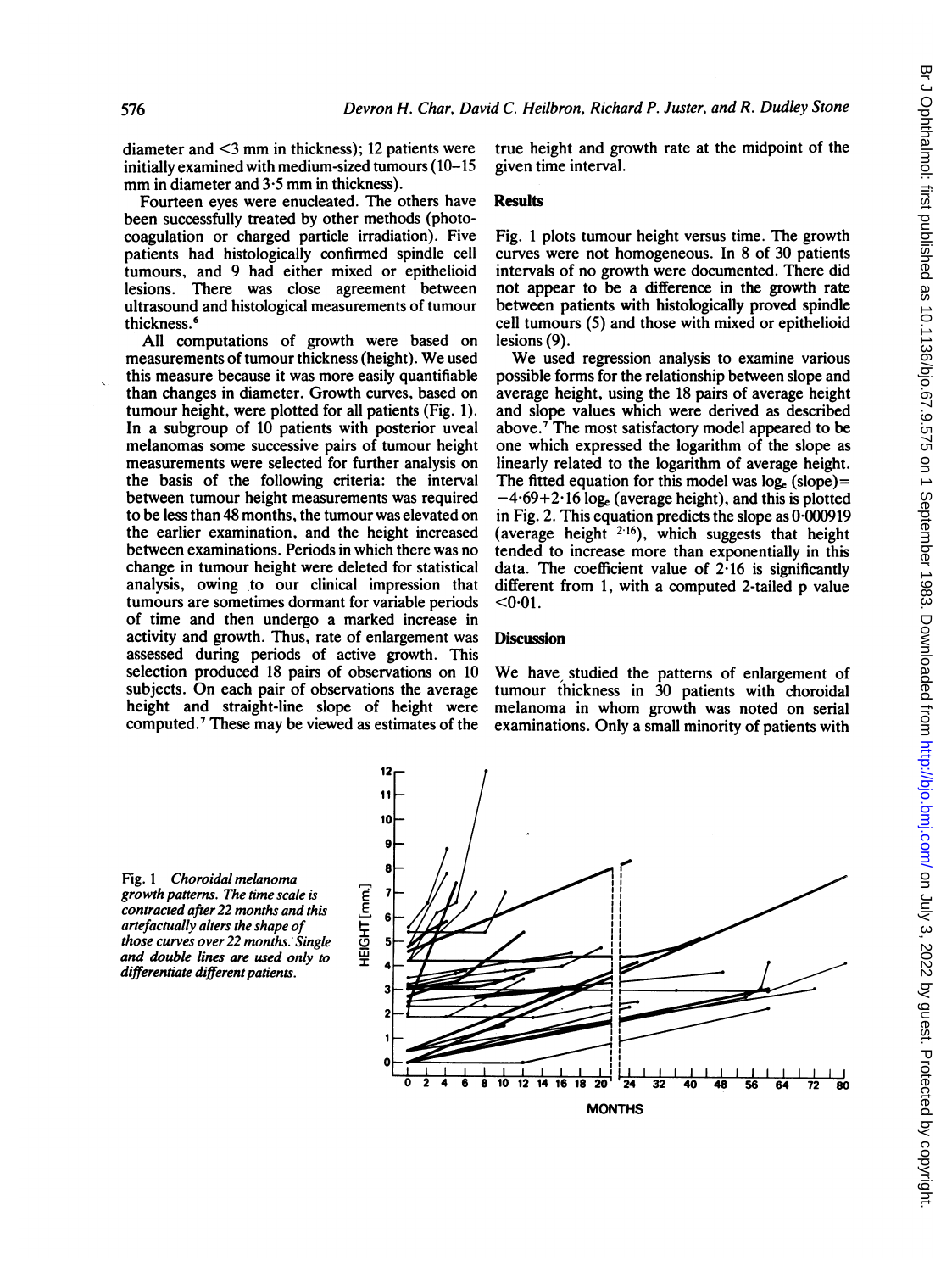choroidal melanoma show a change in tumour dimensions during the course of their ophthalmologic examinations.2 This finding was also substantiated in our series, in which approximately 30 of 200 patients with uveal melanoma showed enlargement of tumour.

In those patients in whom frequent serial observations were available the majority had periods of tumour inactivity followed by rapid growth. Some patients had slow, progressively enlarging tumours. Unfortunately many patients in this study were examined only on 2 occasions, which made it impossible to determine the actual shape of the growth curve between these 2 time points.

In a few patients whose tumour developed a collarbutton appearance during the observation interval, the tumour height appeared to increase rapidly. However, this was not always so. In some patients with collar-button lesions the tumour remained stable in height.

Our analysis of a selected part of these data suggests that tumour thickness increased in a greater than exponential manner during the active phase of growth in patients with posterior uveal melanomas. This pattern of growth has also been observed in other human and animal primary and metastatic tumours. $8-11$  The analysis supporting this proposal is not definitive. As noted under 'Methods', the average height and slope values analysed were estimates of mid-interval tumour heights and growth rates, and all the observations are not statistically independent. While previous studies from our institution have demonstrated an excellent correlation between clinical, ultrasound, and histological determinants of tumour thickness, some variation can occur.<sup>6</sup> It is possible that a change in tumour dimensions not associated with an increased number of cells could occur at the time of a break in Bruch's membrane and this might affect the conclusions drawn from these data.

McLean et al. have retrospectively studied a large group of choroidal melanomas and observed that the mean age of patients with small-diameter tumours was approximately 7 years less than those with largediameter melanomas.<sup>12</sup> They suggested that the rate of horizontal enlargement of a choroidal melanoma is relatively slow. In that study, based on patients' ages, spindle-cell tumours appeared to have a slightly faster growth rate than mixed-cell melanomas; however, they could not explain this apparently contradictory observation.

Our data appear to conflict with those of McLean and his colleagues. <sup>12</sup> McLean and colleagues measured the maximum tumour diameter; we measured tumour thickness. This difference may have accounted for some or all of the discrepancies. We chose to measure alterations in tumour thickness because it has been our clinical impression that tumours undergo greater changes in thickness than in diameter. Many of our patients had relatively rapid tumour enlargement. In some patients the tumour increased in thickness by as much as <sup>6</sup> mm over <sup>a</sup> period of less than 6 months; in others. the tumour growth appeared to be relatively slow. Unfortunately many patients were observed only at 2 widely separated times. Some of these patients probably had periods in which the tumour remained static and other periods when it grew rapidly. In our study we were unable to demonstrate a significant difference between enlargement in patients with spindle-cell versus mixed or epithelioid-cell melanomas; however, the numbers studied were too few to show a significant difference.

There were insufficient data to determine tumour doubling times in this study. While tumour doubling times have been measured for pulmonary metastases



Fig. 2 Predicted slope versus average height of choroidal melanomas during the phase of active growth.